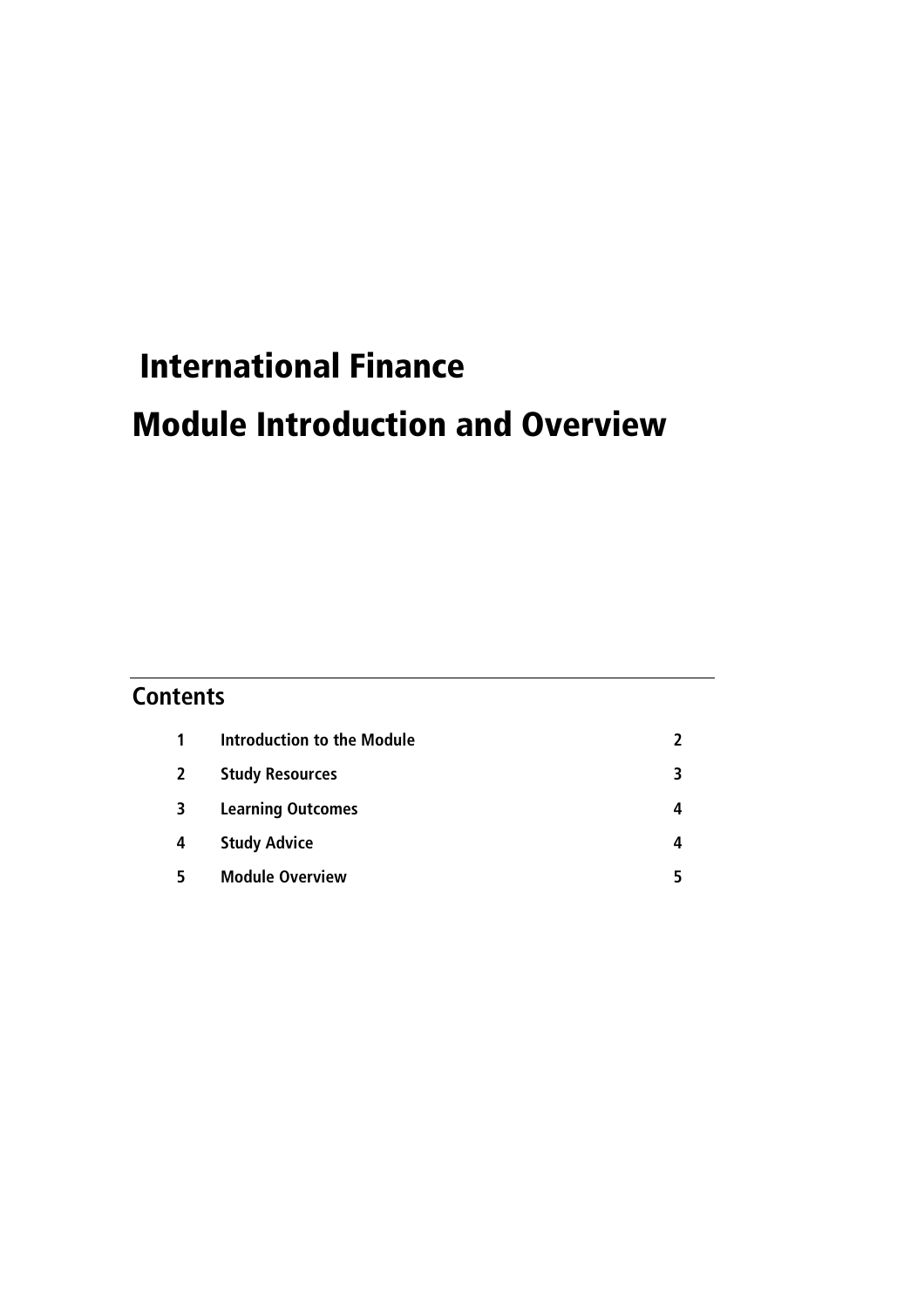## **1 Introduction to the Module**

The emergence of an open, liberal international financial order has been one of most notable developments in the global economy in the last 20 years. The growth of a more open international economy since the Second World War produced an international environment in which markets have bypassed national regulations, and financial flows have seriously questioned the Keynesian demand management policies. The study of trade and production cannot, therefore, satisfactorily explain the behaviour of the international economy; finance and the institutions through which it flows should also be examined. In a world where consumption, production and investment are globalised, international finance has become an integral part of any serious academic study of international economics.

The main objective of this module is to study the economists' perspective on international finance, which is a policy-oriented perspective. The examination of the institutions of international finance and the key policy problems that have arisen in recent decades are the main concern of this module. In other words, it is the perspective that an economist would use when advising governments on how to work within the modern international financial system and how to overcome its problems.

In order to explore problems of policy within the international financial system, you need to learn three principal types of material:

- the institutional structure of the modern international financial system
- the principles of financial policy analysis for an open economy
- the principles affecting some current policy issues in international finance.

The institutional structure of the modern international financial system is discussed in Units 1 and 2. Unit 1 is concerned with the *Bretton Woods* system, the *Eurodollar* system, and the new institutional development arising from the *international debt crisis* of the 1980s. Unit 2 deals with foreign exchange markets as the foundation for all operations in international finance, and its relation to money markets. That unit presents an overview of the basic nature of foreign exchange markets, the distinction between spot and forward exchange rates, the different types of transaction that take place in the market and the policy relationships.

The principles of financial policy analysis for an open economy are presented in Units 3, 4 and 5. In Unit 3, you will study the concept of balance of payments and examine one important element of the balance of payments, the *current account*. Methods used to analyse the effects of different policies upon the current account, and their complementary nature are also explained in that unit. The methods analysed are the *multiplier framework*, the *elasticities framework*, and the *absorption framework*. Unit 4 will introduce the Mundell–Fleming Approach to the balance of payments, and Unit 5 considers the monetary approach to balance of payments policies. The monetarist analysis of the balance of payments and the evaluation of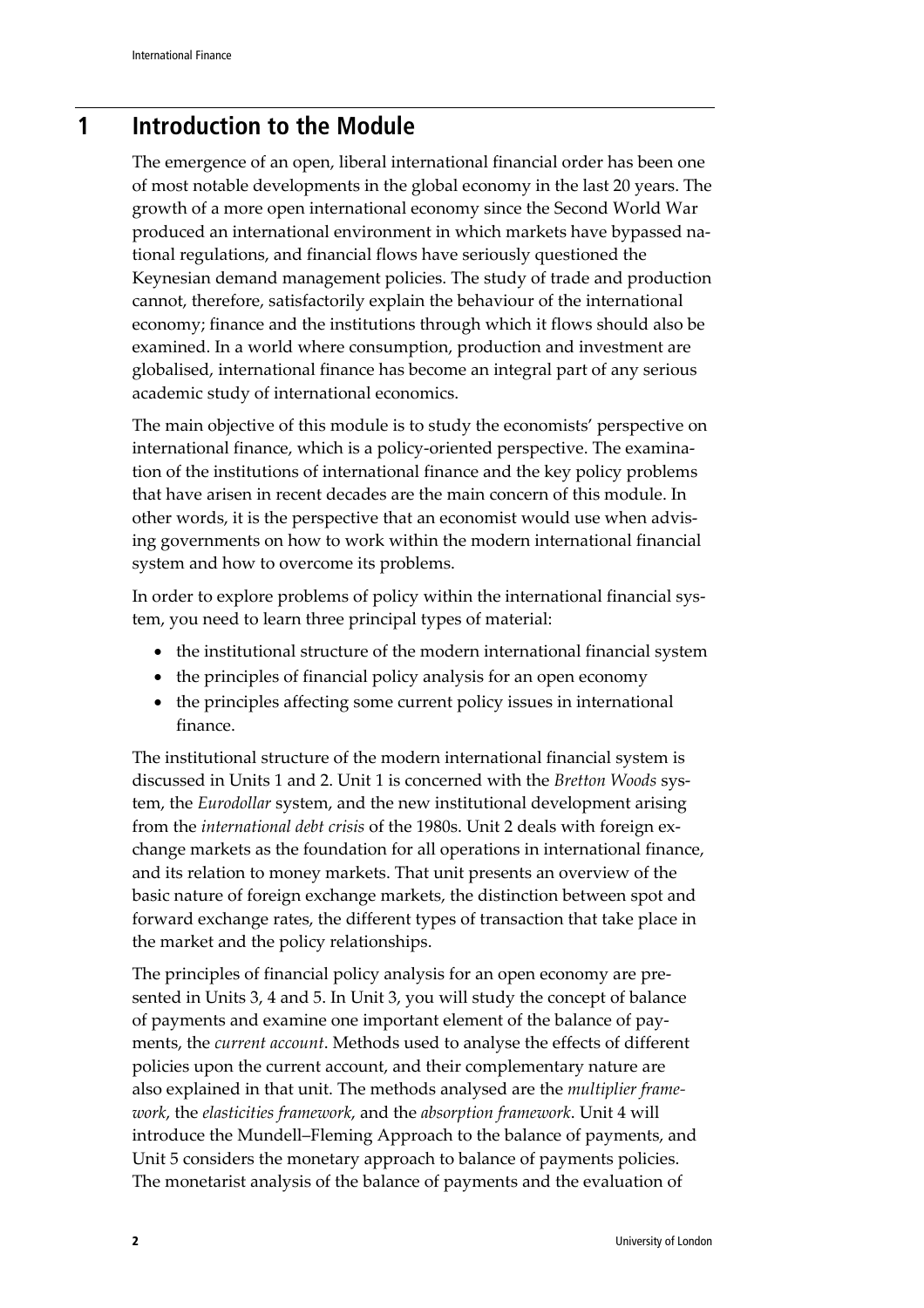the monetary approach to balance of payments are the most important topics in that unit.

The principles affecting some current policy issues in international finance comprise the subject matter of Units 6, 7 and 8. An examination of the policy debates on fixed, flexible and managed exchange rate systems are the central theme of these units. In Unit 6, you will study the arguments in favour of, and the arguments against fixed, floating and managed rates. Unit 7 is about the policy implications resulting from fixed versus floating exchange rate systems at an international level. You will also learn how some countries, such as the EU members, have agreed to maintain fixed exchange rates among themselves (*currency blocs*), which some others have exercised to co-ordinate their exchange rate policies (*international macro coordination*). The evolution and objectives of the European Monetary Union are also discussed in this unit.

Unit 8 is concerned with problems of international finance faced by developing countries. In this unit, the validity of assumptions used in the standard economic models studied in this module, and the logic of abstraction employed in constructing simple models to represent the actuality of developing countries, are questioned.

## **2 Study Resources**

This study guide is your central learning resource, it structures your learning unit by unit. Each unit should be studied within a week. It is designed in the expectation that studying each unit and the associated readings will require 15 to 20 hours per week, but this will vary according to your background knowledge and experience of studying.

# **Key text**

The key text for this module is:

Keith Pilbeam (2013) *International Finance*. 4th Edition. Basingstoke UK: Palgrave Macmillan.

This is a standard, good, modern textbook that gives a clear exposition of the main theoretical, institutional and policy issues taught in this module. I will refer to it simply as Pilbeam from now on.

Throughout this module, I will introduce you to the topic of each unit, set out the main questions and direct you to the sections and chapters of Pilbeam that deal with the material you are studying. I will explain concepts in Pilbeam that appear difficult, and discuss with you the conclusions you could draw from your reading. In some units, I will refer to articles instead of Pilbeam or in addition to that text.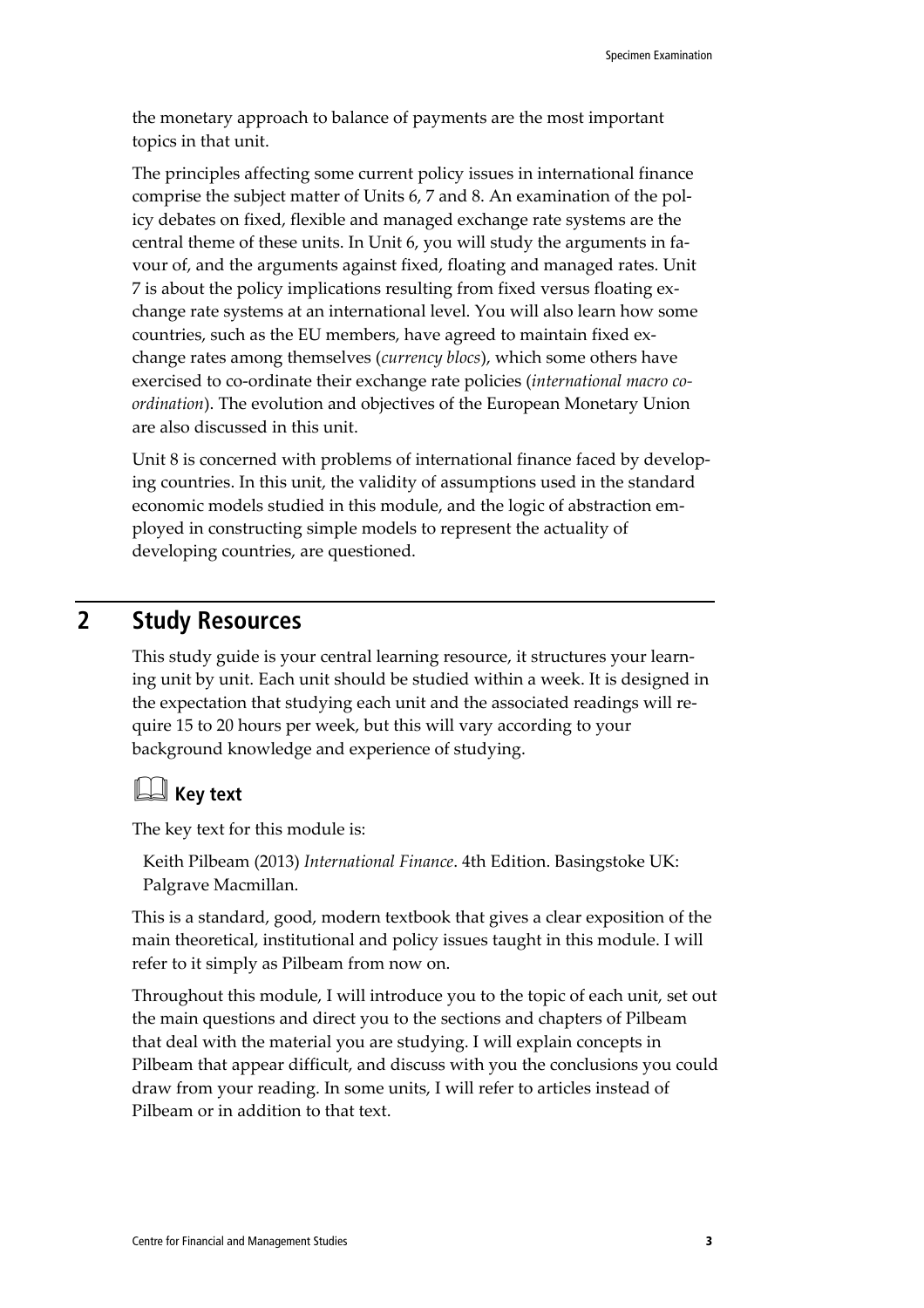### **Module readings**

You are also provided with some academic articles and other reports, which are assigned as readings in the study guide. You are expected to read them as an essential part of the module although you will find that some academic articles range more widely than the study guide or use more advanced techniques and have a greater level of conceptual difficulty than the textbook. That is the nature of academic articles, but I have selected articles and reports whose main arguments can be understood and appreciated at the level appropriate to this module.

## **3 Learning Outcomes**

When you have completed this module, you will be able to do the following:

- outline the decline of Bretton Woods and the rise of the Flexible Exchange Rate Regime, 1973 to the present
- analyse and discuss fixed versus flexible exchange rate regimes
- explain the difference between hedging, arbitrage and speculation and the interaction of hedgers, arbitrageurs and speculators
- discuss the parity relationships between spot and future exchange rates
- demonstrate how a balance of payments is constructed with a series of transactions, and show how transactions are recorded
- explain how the national income framework and elasticities framework can be linked to the absorption framework.
- discuss the policy problem the Mundell–Fleming model is designed to address, and the historical circumstances that made it relevant
- differentiate between the assumptions of the Polak model and those of the Mundell–Fleming model
- assess the strengths and weaknesses of the monetary approach
- relate the traditional arguments for and against fixed and floating exchange rates
- explain the rationale behind discretionary intervention in the foreign exchange market
- give an account of the development of the European Monetary System and the European Monetary Union.

## **4 Study Advice**

The module units (or 'study guide') serve much as a lecture in a conventional university setting, introducing you to the literature of the subject under study and helping you to identify the core message of each reading you are assigned. As you work through the units, you should study the readings as suggested and answer the questions set. Where you are already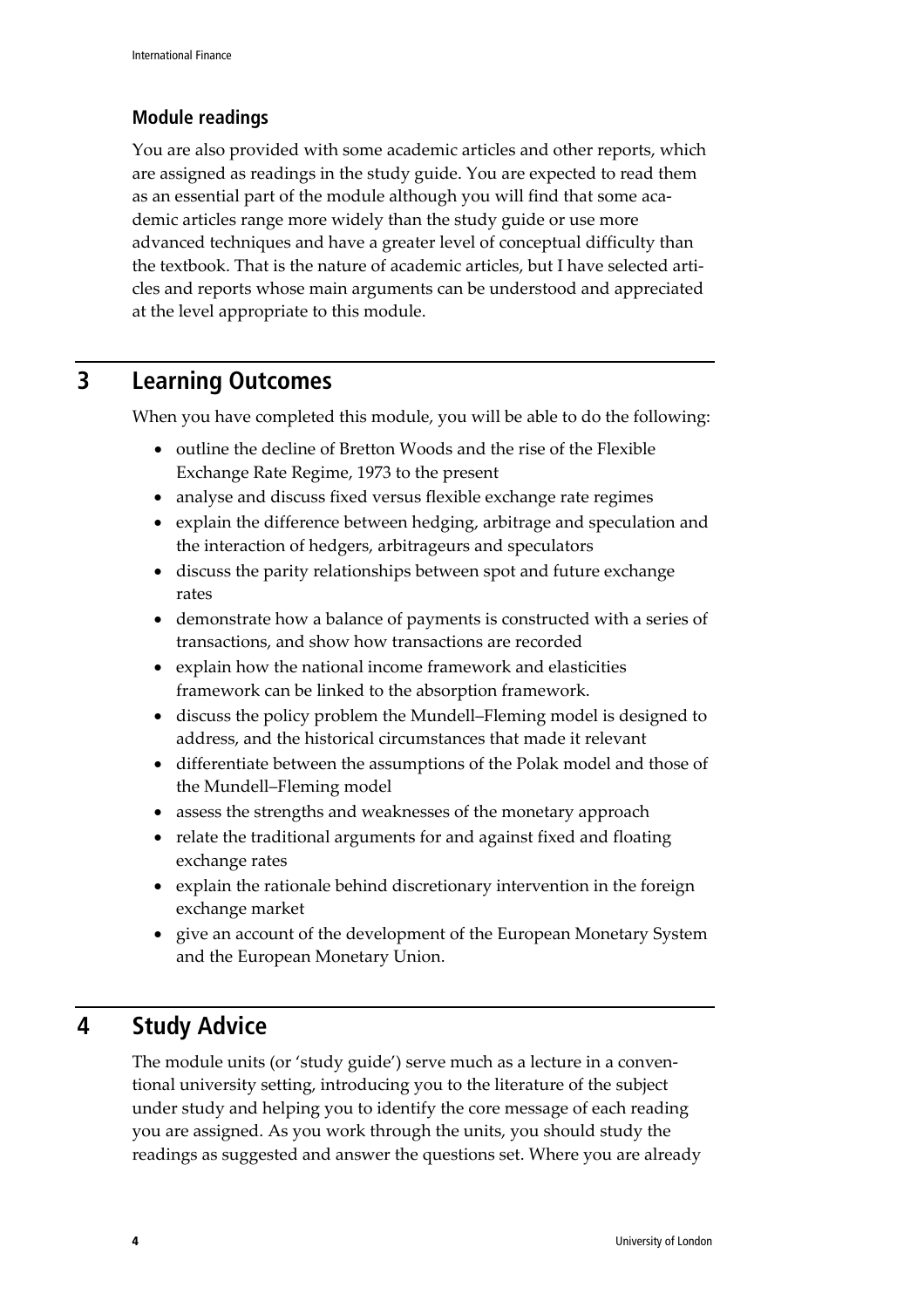familiar with the particular topic introduced, you may find that skim-reading is sufficient, as long as you can answer the relevant questions.

The objectives of each unit are set out in the introductory section of each unit, and it's a good idea to review these when you have finished that unit's work to make sure that you can indeed complete each task suggested. These are the sorts of issues you are likely to meet in examination questions and your ability to write on them should set you up well for success in the module.

You should always read your module materials critically and evaluate carefully the strengths and weaknesses of economic models that are being presented. Remember that no model is perfect in its attempt to explain a particular aspect of economic behaviour. Train yourself, therefore, to adopt a critical approach to all your module material, including these units.

During the scheduled weeks of the module, you must complete two assignments in which you will be asked to write essays. The essays will be marked by your tutor in London, who will send you detailed comments and advice. The grades on your two assignments will account for 30% of your final module grade. To complete the module, you will take an examination, according to the University of London examination schedule, which will account for the remaining 70% of your total module grade.

Please keep in mind that your essays, examination and study of the module should reflect its principal themes and ways of reasoning. I hope that, by the end of your study of the module, you will be able to

- identify and clearly define significant policy problems
- use an appropriate theoretical model to analyse policy problems
- and, when necessary, place the argument in the context of the institutional setting.

The best marks will be awarded for essays and examination answers that include these elements. Moreover, we will give great weight to the use you make of theoretical models in your essays. Recall that models presented in diagrams or equations are usually the clearest. Your work in each unit will be organised around one or two thematic questions relating to that unit.

The overall, broad question, which runs through the module as a whole, is:

• What policies and strategies can countries adopt to solve international financial problems, and what are their strengths and weaknesses?

## **5 Module Overview**

#### **Unit 1 Evolution of International Financial Systems**

- 1.1 Introduction to Unit 1
- 1.2 Bimetallism before 1879
- 1.3 Classical Gold Standard 1879–1914
- 1.4 The Interwar Period 1914–1944
- 1.5 The Bretton Woods System 1945–1972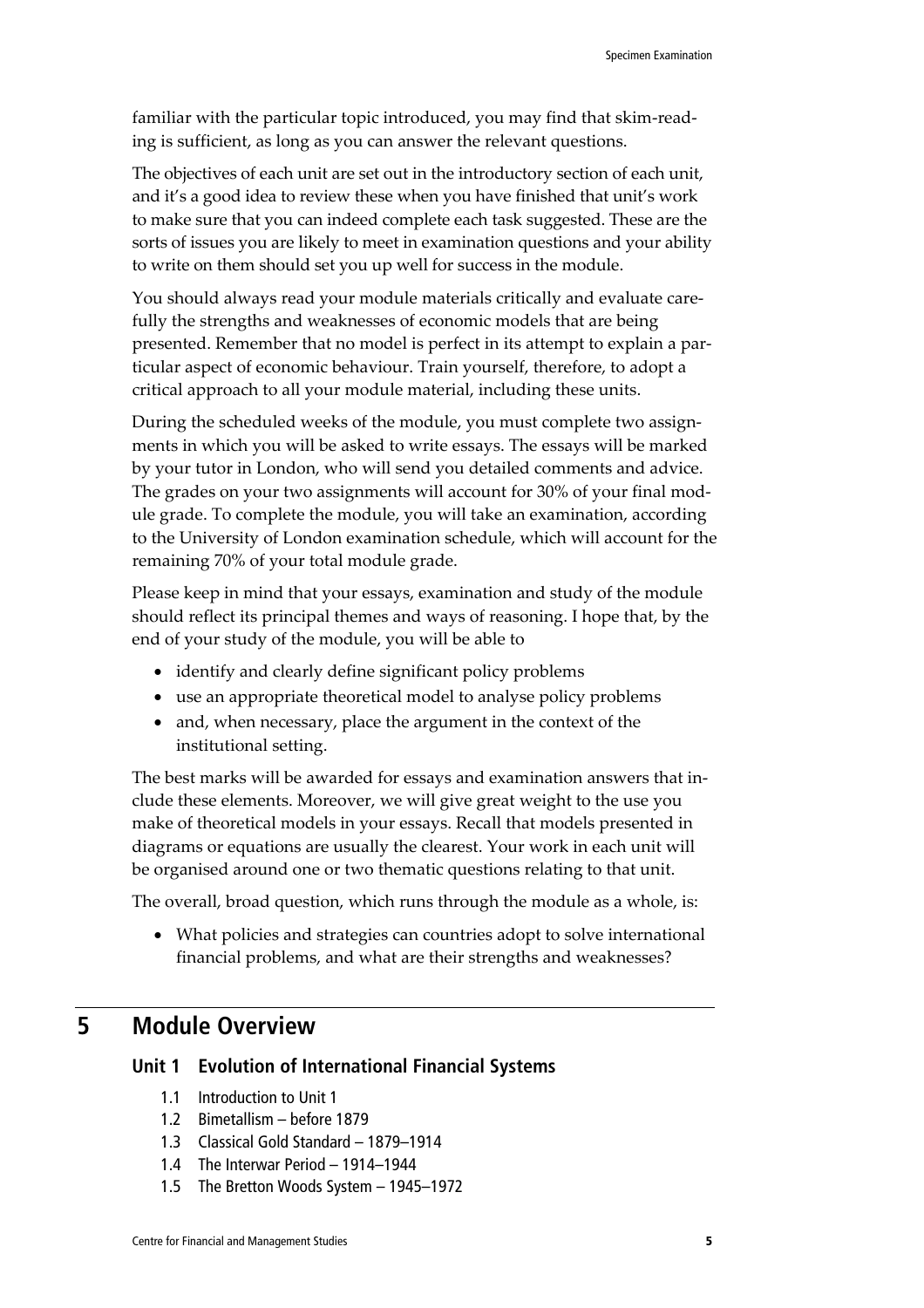- 1.6 The Flexible Exchange Rate Regime 1973 Onwards
- 1.7 The Rise of the Eurodollar
- 1.8 The International Debt Crisis
- 1.9 Summary

#### **Unit 2 Foreign Exchange Markets**

- 2.1 Introduction
- 2.2 Economic Models and Institutions
- 2.3 Market Institutions and Exchange Rates
- 2.4 A Simple Model of the Spot Exchange Rate
- 2.5 A Theory of Spot Exchange Rates: Purchasing Power Parity
- 2.6 Forward and Spot Exchange Rates: Covered Interest Parity
- 2.7 Parity Conditions Linking Spot and Forward Exchange Markets
- 2.8 Foreign Exchange and Other Financial Markets

#### **Unit 3 The Balance of Payments**

- 3.1 Introduction
- 3.2 Measures of the Balance of Payments
- 3.3 The Multiplier Approach
- 3.4 The Elasticities Approach
- 3.5 The Absorption Approach
- 3.6 Summary

#### **Unit 4 Balance of Payments: the Mundell–Fleming Approach**

- 4.1 Introduction
- 4.2 The Internal-and-External-Equilibrium Approach to Policy
- 4.3 The Mundell–Fleming Approach: the IS-LM-BP Model
- 4.4 Policies and Events: Shifts of the Three Curves
- 4.5 Policies under Fixed and Floating Exchange Rates
- 4.6 Perfect Capital Mobility
- 4.7 Evaluations of the Mundell–Fleming Model
- 4.8 Evaluation of Perfect Capital Mobility

#### **Unit 5 Balance of Payments: the Monetary Approach**

- 5.1 Introduction
- 5.2 Background to the Monetary Approach
- 5.3 Three Assumptions of the Monetarist Theory
- 5.4 The Money Supply Identity
- 5.5 Monetarist Analysis of the Balance of Payments
- 5.6 Evaluation of the Monetary Approach
- 5.7 Conclusion

#### **Unit 6 Fixed and Flexible Exchange Rate Systems**

- 6.1 Introduction
- 6.2 The Case for Fixed Exchange Rates
- 6.3 The Case for Floating Exchange Rates
- 6.4 The Modern Evaluation of Fixed and Flexible Exchange Rate Regimes
- 6.5 The Case for Managed Exchange Rates
- 6.6 Finance and the Choice of Exchange Rate Systems